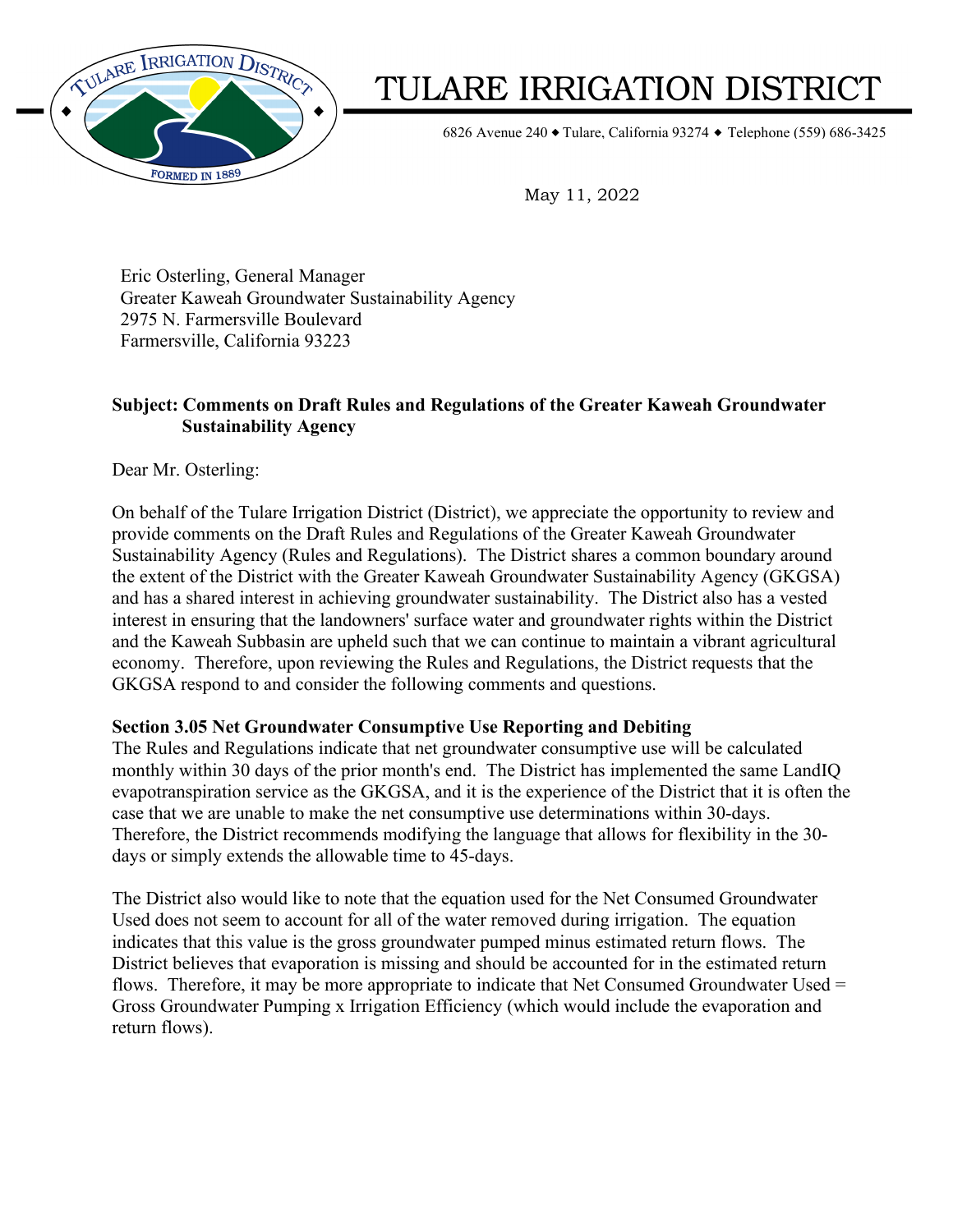### **Section 3.07 Surface Water Reporting**

The District currently operates and maintains several facilities (canals, ditches, recharge basins) located in the GKGSA. Therefore, the District requests that the GKGSA coordinate with the District to identify groundwater credits afforded to the District through canal losses and any potential recharge activities within the GKGSA. As the GKGSA is aware, our Main Intake Canal is a prime example of the significant contributions made to the groundwater system under the Foreign and Salvaged water supplies per the Kaweah Subbasin Water Accounting Framework. The District would like to ensure that those groundwater credits are assigned to the District for use, which may or may not be District landowners.

### **Section 4.02 Determinations of Allocations**

The District encourages the GKGSA to provide some description of the process that the Technical Group will utilize to determine the allocations within the GKGSA. This request is not meant to restrict the Technical Group to a specific way of calculating the allocation. However, the District would like to see items such as when the allocation will be made, how the public will be informed or able to participate, and how one could appeal or challenge allocation presented in the Rules and Regulations. The District is aware of the Technical Group approach used by the Eastern Tule Groundwater Sustainability Agency, which afforded that agency the ability to allocate two years of precipitation in a single year without the knowledge of many that had significant financial exposure to such an allocation. Having the Technical Group function in a technical but public process is key to ensuring that everyone knows how the allocations were determined.

### **Section 4.03 Greater Kaweah Agricultural Management Area**

The District would like to seek some clarification on the definition of the Transitional Pumping Program. The District is unclear if this program is intended to allocate water per the Water Accounting Framework or some other water outside of the Water Accounting Framework. For instance, if a grower pumps Transitional Water, is it Native Yield, Foreign Supply, or Salvaged Supply?

The Rules and Regulations currently allow for the transfer of water between landowners. The District is presently coordinating with all of the groundwater sustainability agencies (GSAs) in the Kaweah Subbasin through the Kaweah Subbasin Water Marketing Strategy. In our coordination with the GSAs, we believed there was concurrence amongst the GSAs that allowances to transfer water between growers was not going to be allowed for the onset of our pumping cap programs. Growers were only going to be allowed the flexibility to move water within their own ranches or managed parcels. Upon completing the Kaweah Subbasin Water Marketing Strategy, each GSA could evaluate their willingness to implement the strategy and allow for water marketing and transferring between growers. This approach was to help reduce the potential to undermine the very careful development of a water marketing strategy. The District requests that the GKGSA clarify what information and/or decisions were made to move away from the ability to only transfer within ownership and allow for transfers between owners before considering the Kaweah Subbasin Water Marketing Strategy?

## **Section 4.06 Emergency Ordinance**

The GKGSA Board of Directors has consistently conveyed to growers within the Kaweah Subbasin and the GKGSA that the development of these Rules and Regulations and the implementation of a potential groundwater cap was contingent on the water conditions for the year. Furthermore, it was conveyed that in the event the conditions were to turn dry, the GKGSA reserved the right to implement an Emergency Ordinance to cap groundwater use if the drought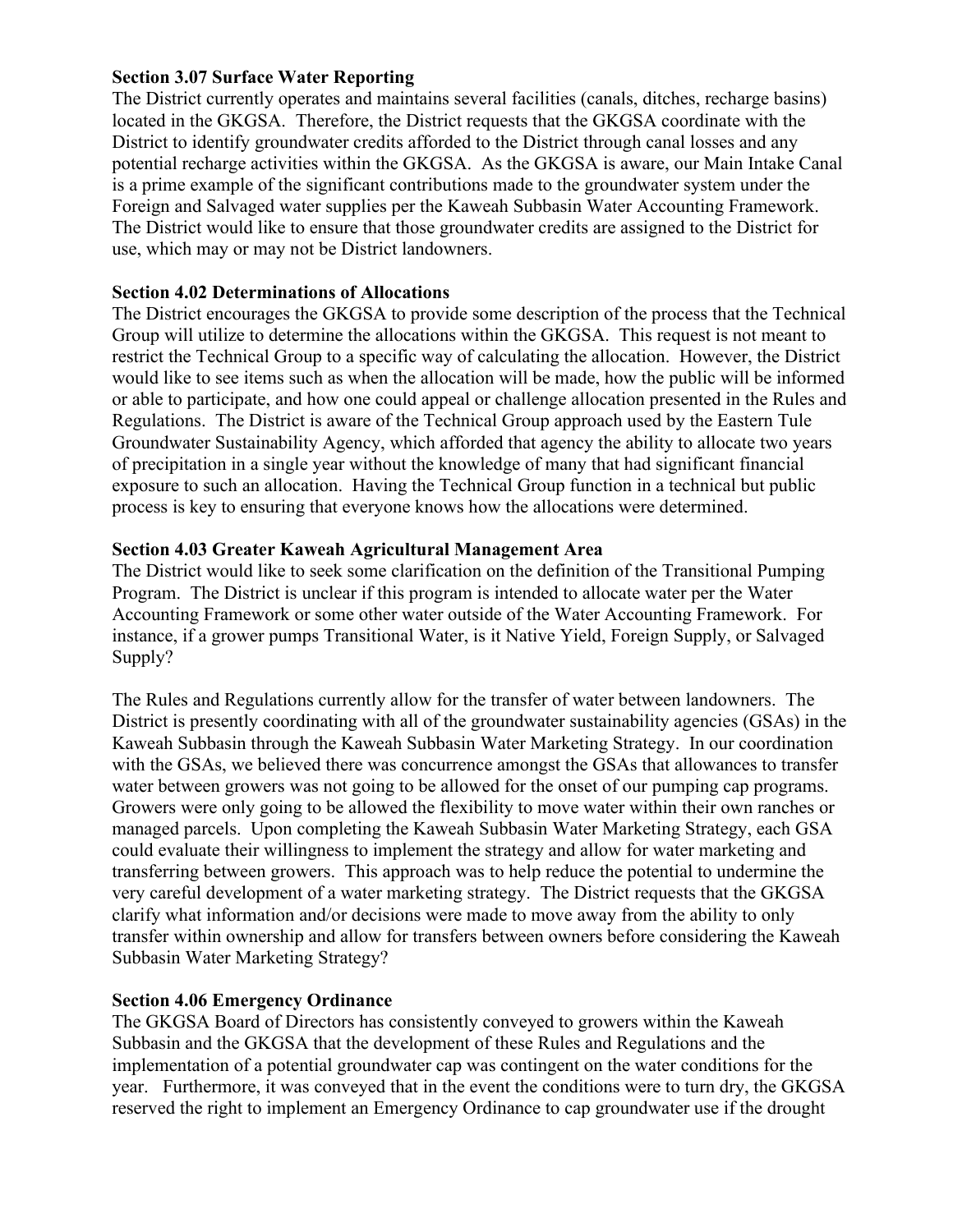(dry conditions) continued. As this water year has developed, the Kaweah Subbasin has not seen much precipitation and snowpack. The Department of Water Resources (DWR) recently reported in their Bulletin 120 May 1, 2022 forecast that the Kaweah Watershed was at 32% of average runoff from April to July. This year is also coming off of the 2021 water year, one of the driest years on record. With back-to-back dry years, the District wishes to seek some level of understanding of the conditions under which the GKGSA would seek implementation. Is there a specific level of groundwater levels or watershed conditions that will initiate the Emergency Ordinance or groundwater pumping restrictions?

Furthermore, we believe that the GSAs within the Kaweah Subbasin are managing their groundwater supplies to the Measurable Objectives (MOs) in accordance with the Water Accounting Framework and not the Minimum Thresholds. Therefore, the District recommends that the GKGSA determine the available supplies to various management areas within the GKGSA upon completing the Groundwater Sustainability Plan modifications to estimate the water supplies available to landowners within the GKGSA upon the completion of the dry year. The allocation to the Management Areas should also ensure the Water Accounting Framework allocates the water to the appropriate holder of those water rights.

### **Article VI. Surface Water Recharge in the Underground**

The GKGSA stipulates in the Rules and Regulations that "All water stored pursuant to this Section must be used within the GKGSA boundaries." The District requests that the GKGSA rethink this approach for the benefit of the growers within the GKGSA and the sustainability of the Kaweah Subbasin. GKGSA landowners have approached the District along the boundary of the District to establish potential programs for recharge opportunities that would allow for water to be used within the District and within the GKGSA. Limiting the use of recharge water to within the GKGSA removes many of the benefits and flexibilities landowners will need to cope with groundwater reductions.

#### **General Comments:**

At the GKGSA Workshop held on May 4, 2022, it was announced that the GKGSA was anticipating the first allocation of groundwater to be 2.75 acre-feet (AF) per acre. The District request that the GKGSA provide data, background, or supporting evidence to establish the 2.75 AF/acre. The District also requests the GKGSA confirm if the Technical Group was utilized to determine the 2.75 AF/acre and how was that process conducted (public participation or no public participation)?

Furthermore, it is unclear if the first allocation was done with the Measurable Objective as the target for sustainability in 2040. With the last two significant dry years and the deep declines in groundwater levels, water availability between current groundwater levels and the Measurable Objectives has significantly reduced.

It was also announced at the GKGSA Workshop on May 4, 2022, that the initial price for Tier 1 groundwater was \$75 per AF, and Tier 2 is going to be \$125 per AF. Again, it is not clear to the District what this money is going to be used for, however, we would like to indicate that if this pricing is being set to reflect the cost to replace water, the values may not be reflective of what a realistic market would be. We also encourage the GKGSA to evaluate the use of collected funds to purchase and import water supplies to offset some of the ongoing groundwater pumping.